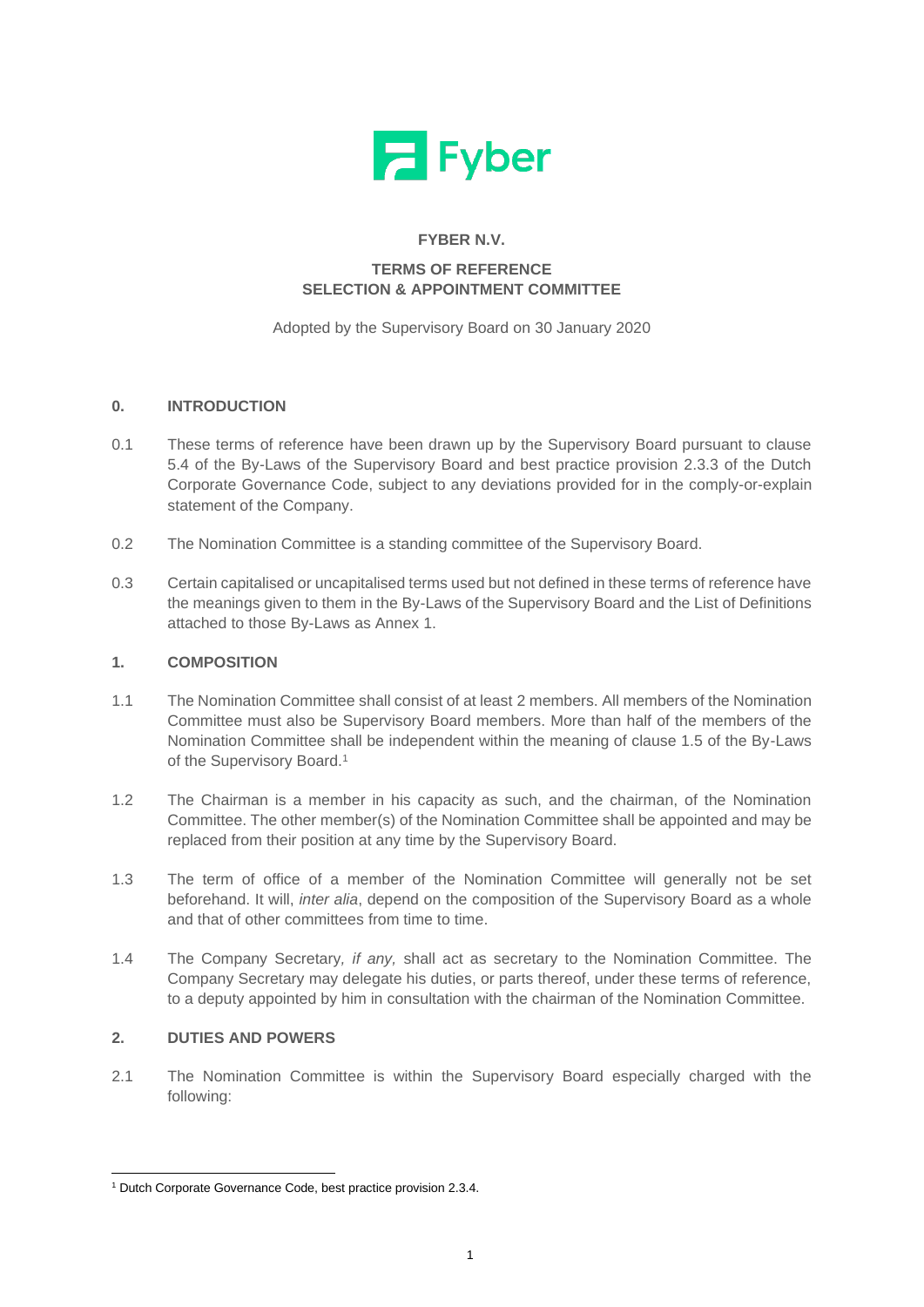- (a) to draft selection criteria and appointment procedures for Supervisory Board members and Management Board members;<sup>2</sup>
- (b) to assess at least once a year the size and composition of the Supervisory Board and the Management Board, and to make proposals for the Supervisory Board Profile;<sup>3</sup>
- (c) to assess at least once a year the functioning of individual Supervisory Board members and Management Board members, and report their findings to the Supervisory Board;<sup>4</sup>
- (d) to draft a plan for the succession of Management Board members and Supervisory Board members, that is aimed at retaining the balance in the requisite expertise, experience and diversity;<sup>5</sup>
- (e) to make proposals for (re)appointments of Management Board members and Supervisory Board members;<sup>6</sup>
- (f) to supervise the policy of the Management Board on the selection criteria and appointment procedures for senior management, including the members of the Executive Committee (if applicable); 7
- (g) to prepare the decision-making process of the Supervisory Board on the acceptance by a member of the Management Board of the membership of the supervisory board or of the position of non-executive director of a listed company; and
- (h) to prepare the decision-making process of the Supervisory Board concerning any conflicts of interest that may arise in the acceptance by the Supervisory Board members of additional positions.
- 2.2 In the conduct of their duties referred to in Clause [2.1,](#page-0-0) the Nomination Committee takes the diversity policy of the Company in consideration.
- 2.3 When exercising its duties regarding the composition of the Supervisory Board, the Nomination Committee shall observe the criteria on the composition of the Supervisory Board as laid down in clause 1 of the By-Laws of the Supervisory Board.
- 2.4 The Nomination Committee may only exercise such powers as are explicitly delegated to it by the Supervisory Board and may never exercise powers beyond those exercisable by the Supervisory Board as a whole.

#### **3. MEETINGS**

- 3.1 The Nomination Committee shall meet as often as required for a proper functioning of the Nomination Committee. The Nomination Committee shall meet at least once a year. The meetings are as much as possible scheduled annually in advance. The Nomination Committee shall meet earlier if this is deemed necessary by the chairman of the Nomination Committee or two other members of the Nomination Committee.
- 3.2 Meetings of the Nomination Committee are in principle called by the Secretary of the Nomination Committee in consultation with the chairman of the Nomination Committee. Save

<sup>2</sup> Dutch Corporate Governance Code, best practice provision 2.2.5, part i.

<sup>&</sup>lt;sup>3</sup> Dutch Corporate Governance Code, best practice provision 2.2.5, part ii.

<sup>4</sup> Dutch Corporate Governance Code, best practice provision 2.2.5, part iii.

<sup>5</sup> Dutch Corporate Governance Code, best practice provision 2.2.5, part iv and best practice provision 2.2.4.

<sup>6</sup> Dutch Corporate Governance Code, best practice provision 2.2.5, part v.

<sup>7</sup> Dutch Corporate Governance Code, best practice provision 2.2.5, part vi.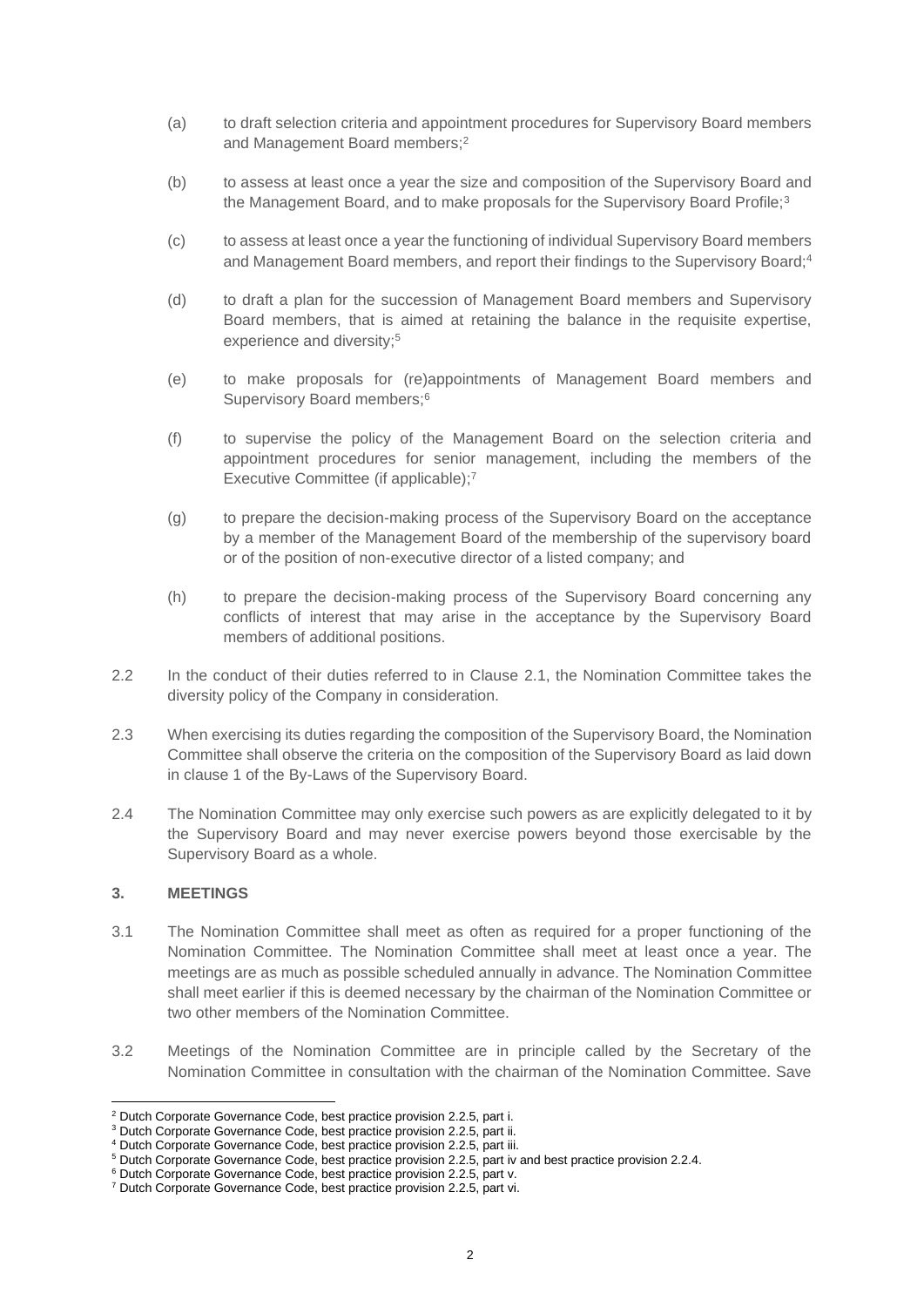in urgent cases, to be determined by the chairman of the Nomination Committee, the agenda for the meeting shall be sent at least seven working days before the meeting to all members of the Nomination Committee. To the extent possible, written explanations and/or other related documents will be enclosed for each item on the agenda.

- 3.3 Meetings of the Nomination Committee are generally held at the offices of the Company, but can also take place elsewhere. In addition, meetings of the Nomination Committee can be held by telephone or video conference provided that all participants to the meeting can hear each other simultaneously.
- 3.4 The chairman of the Nomination Committee shall set the agenda and chair the meeting of the Nomination Committee.
- 3.5 The Nomination Committee shall decide if and when the CEO should attend its meetings. In addition, the head of the HR department of the Company and/or independent experts may be invited to attend meetings of the Nomination Committee. Each member of the Supervisory Board may attend meetings of the Nomination Committee.
- 3.6 Each member of the Nomination Committee has the right to cast one vote. All resolutions must be adopted by an absolute majority of the votes cast. If there is a tie in voting, the chairman of the Nomination Committee shall have a casting vote.
- 3.7 The secretary of the Nomination Committee or any other person designated for such purpose by the chairman of the meeting shall draw up minutes of the meeting of the Nomination Committee.

## **4. REPORTING TO THE SUPERVISORY BOARD**

- 4.1 The Nomination Committee must inform the Supervisory Board in a clear and timely manner about the way it has used its powers and of major developments in the area of its responsibilities.
- 4.2 The Supervisory Board shall receive from the Nomination Committee a report of its deliberations and findings.<sup>8</sup> The reports of the meetings of the Nomination Committee shall be circulated as soon as possible after the meeting among all Supervisory Board members.
- 4.3 If requested, the chairman of the Nomination Committee shall at meetings of the Supervisory Board provide the Supervisory Board with further information on the outcome of the discussions of the Nomination Committee.
- 4.4 Every Supervisory Board member shall have unrestricted access to all records of the Nomination Committee.

#### **5. MISCELLANEOUS**

- 5.1 The chairman of the Nomination Committee (or one of the other Nomination Committee members) shall be available to answer questions regarding the Nomination Committee's activities at the annual General Meeting of Shareholders.
- 5.2 The Supervisory Board may occasionally decide not to comply with these terms of reference, subject to applicable law and regulations.

<sup>8</sup> Dutch Corporate Governance Code, best practice provision 2.3.5.